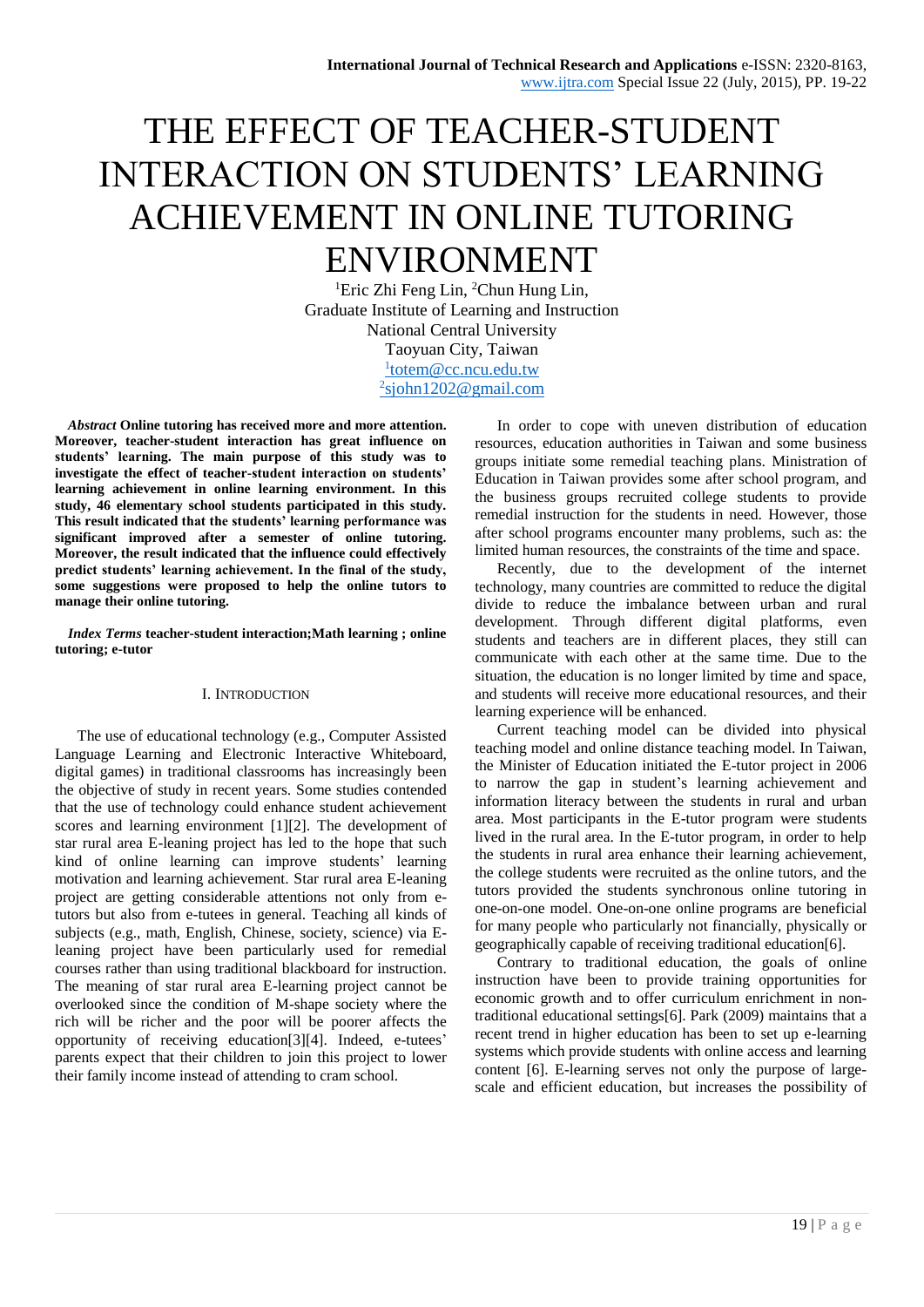interaction regardless of the location and time. Providing such kind of e-tutor project to e-tutees has considerable advantages.

In different teaching situations, teacher-student interaction will be different. In a traditional classroom, teacher-student interaction and gradually plays an important role on students' achievement [7].

Additionally, teacher-student interaction also plays an important role in online learning. Some researchers indicated that the teacher-student interaction would affect students' learning attitude and tutors' attitude toward online tutoring. California Adult Education (2006) indicated that it is important for the teachers to provide sufficient support for the students during the online tutoring, and students would have more confidence in their learning [8].

In the past, different methods, such as: interviews, questionnaire, were applied to collect the information about teacher-student interaction. In the past, most teacher-student interaction scale was designed to collect the information of teacher-student interaction from the teachers' perspectives. For example, the Questionnaire on Teacher Interaction designed by Wubbles et al. (1985) was designed to investigate teachers' behaviors from the systematic perspective. It was found that students would get closer to the teacher who could lead and help them. Recent years, more and more researchers try to collect the information about teacher-student interaction from students' perspective. Some studies revealed that students would get closer to the teachers who had high influence on them [9]. Online learning is different from the learning in the classroom context. In the past, most studies investigate the relationships between teacher-student interaction and student's learning in traditional classroom context. In this study, we try to examine the effect of teacher-student interaction on students' learning performance in online learning environment. Therefore, the study aimed to provide answers to the following questions:

1. Does the students' learning performance improve after attending the E-tutor program?

2. Can teacher-student interaction effectively predict students' learning performance?

3. Does the difference in types of teacher-student interaction have impact on students' learning performance?

# II. METHODOLOGY

# *A. Participants*

Forty-six elementary school students participated in this study. 29 students are male (63%), and 17 students are female (37%). 3 students are  $3<sup>rd</sup>$  grade (6.5%), 9 are  $4<sup>th</sup>$  grade (19.6%), 17 are  $5<sup>th</sup>$  grade (37%), and 17 are  $6<sup>th</sup>$  grade (37%). All the students were lived in the rural area. The students came from four different elementary schools in rural area, and volunteered to join the E-tutor program.

# *B. Instruments*

1) *Math learning achievement test:* The Math learning achievement test was used in the pre-test and the

post-test to evaluate students' learning. The test would cover the content which the students whould learn in the online tutoring program. After designing the achievement test, in order to ensure the quality of the test, three elementary school teachers were invited to review the content of the test.

2) *Teacher-student interaction scale:* In order to investigate teacher-student interaction during online tutoring, the teacher-student interaction scale developed by Sun, Shih, and Wang (2007) was adapted in this study [9]. Two sub-scales were included: influence (8 items, i.e. When then I needs my tutors' support, he/she will try his best to help me), and proximity (7 items, i.e. When tutoring online, my tutor would share some interesting things or his/her personal experience with me). It is designed as a 5-point Likert scale with response categories of: strongly agree (5), agree (4), neither agree nor disagree (3), disagree (2), and strongly disagree (1). The value of Cronbach's  $\alpha$  of the subscale of influence is .94, the value of Cronbach's  $\alpha$  of the sub-scale of proximity is .77, and the value of Cronbach's α of the whole scale is .92.

# *C. Procedure*

The E-tutor program was a after school program which lasted for 3 month (from 2014 September to 2014 December). In this program, on-on-one tutoring model was applied in the E-tutor program. In the beginning of the semester, the students took the pre-test to ensure their pre-knowledge about mathematics. Students had to take the online course twice a week. Every course lasted for 1.5 hours. During the online tutoring, students would receive the online tutoring through the online conference software, Joinnet. Joinnet allowed teachers and students to communicate synchronously with each other through webcam, microphone, and text chatting room. In the final of the semester, the students were asked to complete the post-test and the teacher-student interaction scale (FIG Ⅰ).



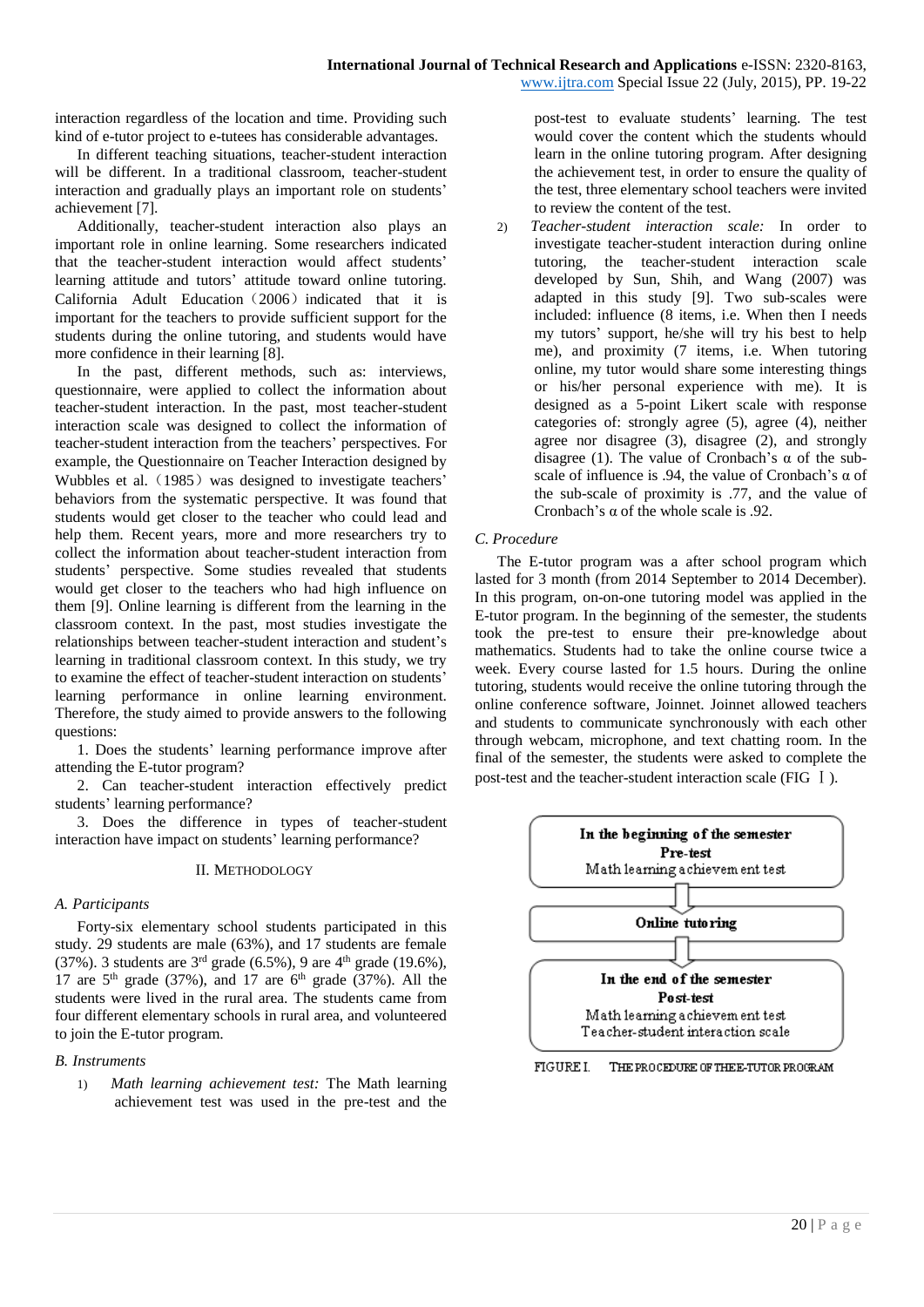[www.ijtra.com](http://www.ijtra.com/) Special Issue 22 (July, 2015), PP. 19-22

## *D. Data Analysis*

In this study, the students' learning achievement and teacher-student interaction were analyzed. The paired t test was applied to analyze student's learning performance during the semester. The correlation analysis and regression analysis were applied to analyze the effect of teacher-student interaction on students' learning performance. Moreover, One-way ANOVA analysis was used to examine the influences of teacher-student interaction on students' learning performance.

## III. RESULTS

## *A. The students' learning performance in online tutoring environment*

In this study, we applied paired t test to examine the change of students' learning achievement in the online tutoring environment. The result indicate that the students' test score in the end of the semester  $(M=72.89, SD=18.39)$  was significantly higher than their test score in the beginning of the semester (M=53.00, SD=17.05) (t=11.54, p<.001). This result indicated that after a semester of online tutoring, the students' learning performance was significant improved.

# *B. The relationships between teacher-student interaction and students' learning performance*

The correlation analysis was applied to investigate the relationships between teacher-student interaction and students' learning performance. The result indicated that influence and proximity had significant low positive correlation with students' learning achievement. The finding indicated that when teachers and students perceived higher influence and proximity, the students would have higher learning achievement (TABLEⅠ).

The correlation analysis between teacher-student interaction and post-test

|                        | Influence | <b>Proximity</b> | Post-test |
|------------------------|-----------|------------------|-----------|
| <b>Influence</b>       |           | $.84***$         | $.35*$    |
| <b>Proximity</b>       | $84***$   |                  | $.33*$    |
| Post-test              | .35*      | $.33*$           |           |
| $*_{n}$ 05 $*_{n}$ 001 |           |                  |           |

\*p<.05 \*\*\*p<.001

*C. The effect of teacher-student interaction on student's learning achievement*

The regression analysis was applied to figure out if teacherstudent interaction could predict students' learning performance. The result indicated that influence and proximity had significant low positive correlation with students' learning achievement. The result indicated that the influence could effectively predict students' learning achievement. The total explained variance from the sub-scale, influence, was 44%.

summary of regression analysis for variable predicting students' learning achiecement

| <b>Dependnt</b><br>variable | Independe<br>nt variable |                 | R   | <b>Adjusted</b><br>R2 |
|-----------------------------|--------------------------|-----------------|-----|-----------------------|
| Learning<br>achievem<br>ent | Influence                | 14.52<br>$\ast$ | .35 | .10                   |

 $*n<.05$ 

## *D. Different types of teacher-student interaction in Etutor environment*

In this study, we analyzed the different types of teacherstudent interaction shown in E-tutor environment. It was found that 27 students perceived high influence and high proximity (58.7%), 7 students perceived high influence and low proximity (15.2%), 3 students perceived low influence and high proximity (6.5%), 9 students perceived low influence and low proximity (19.6%). The result showed that over half of the students considered that their tutors had high influence on their learning, and they have good relationships with their tutors.

four different types of teacher-student interaction in etutor environment

| <b>Type</b>    | N          |
|----------------|------------|
| High influence | 27         |
| High proximity | (58.7%)    |
| High influence |            |
| Low proximity  | $(15.2\%)$ |
| Low influence  |            |
| High proximity | $(6.5\%)$  |
| Low influence  |            |
| Low proximity  | $(19.6\%)$ |

One-way ANOVA analysis was used to examine the influences of teacher-student interaction on students' learning performance. Analytical results indicate that students perceived high effective and high proximity and students perceived low influence and low proximity had significantly different learning performance (F = 3.35,  $p < .05$ ). Students perceiving high influence and high proximity had significantly higher final exam than the students perceived low influence and low proximity (TABLE Ⅳ ).

results of one way anova

| <b>Source</b> | SS       | df | MS    | F       | Post hoc |
|---------------|----------|----|-------|---------|----------|
| teacher-      | 2933.94  | 3  | 977.9 | $3.35*$ |          |
| student       |          |    |       |         |          |
| interacti     |          |    |       |         |          |
| <sub>on</sub> |          |    |       |         |          |
| Error         | 12276.65 | 42 | 292.3 |         | HH>LL    |
|               |          |    |       |         |          |
| Total         | 259542.2 | 46 |       |         |          |
|               |          |    |       |         |          |

 $*p<.05$ 

HH: high influence and high proximity LL: low influence and high proximity

#### IV. CONCLUSIONS AND DISCUSSION

This study examined the relationships between teacherstudent interaction and student's learning performance in Etutor environment. It was found that after the E-tutor program, the students learning performance was significantly improved. Moreover, the result showed that teacher-student interaction has significant influence on students' learning performance. Teachers' influence could effectively predict students' learning